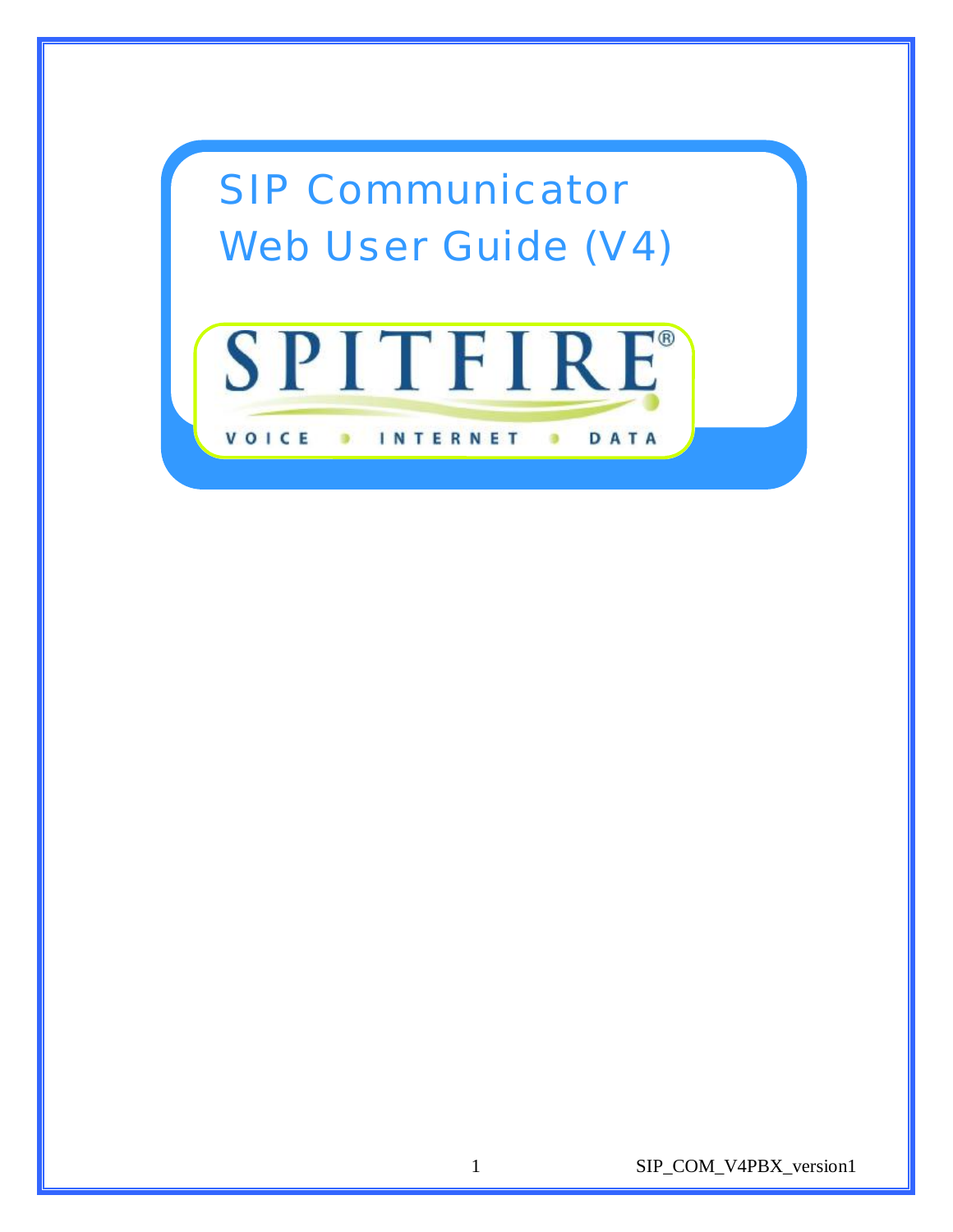# **Contents**

| Page 3  |
|---------|
| Page 4  |
| Page 5  |
| Page 6  |
| Page 7  |
| Page 8  |
| Page 8  |
| Page 9  |
| Page 9  |
| Page 10 |
| Page 11 |
| Page 11 |
| Page 12 |
| Page 12 |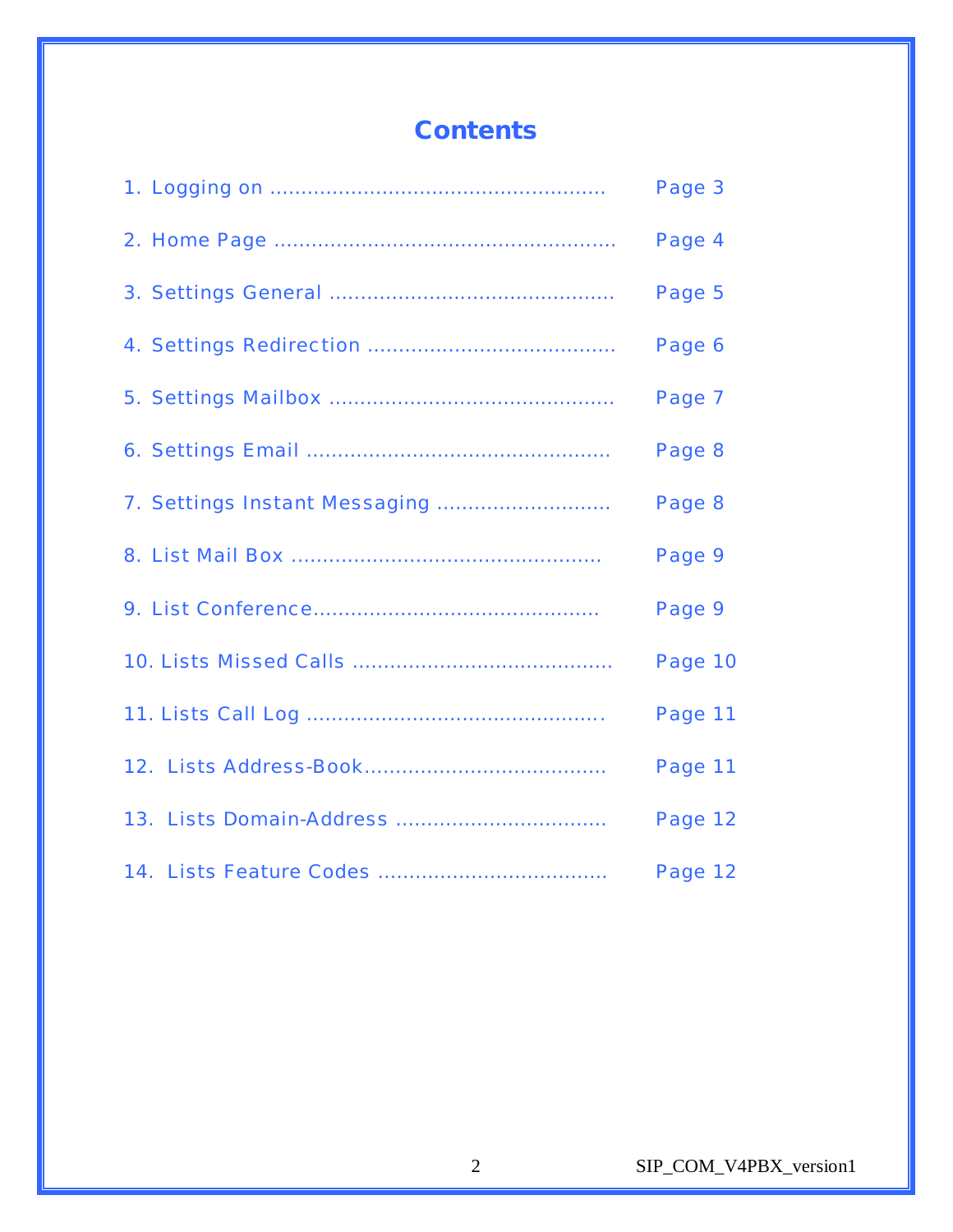#### 1. Logging on:

#### Browse to: [https://pbx\(X\).spitfiretsp.net](https://pbx(X).spitfiretsp.net)

*Note: Replace the (X) with the PBX number where your domain is created It is recommended that IE version 8 or Chrome is used to access the web interface.* 



Enter your user name and password. *(Supplied by administrator)*  Select "User Login" from the drop down list. Click "Login"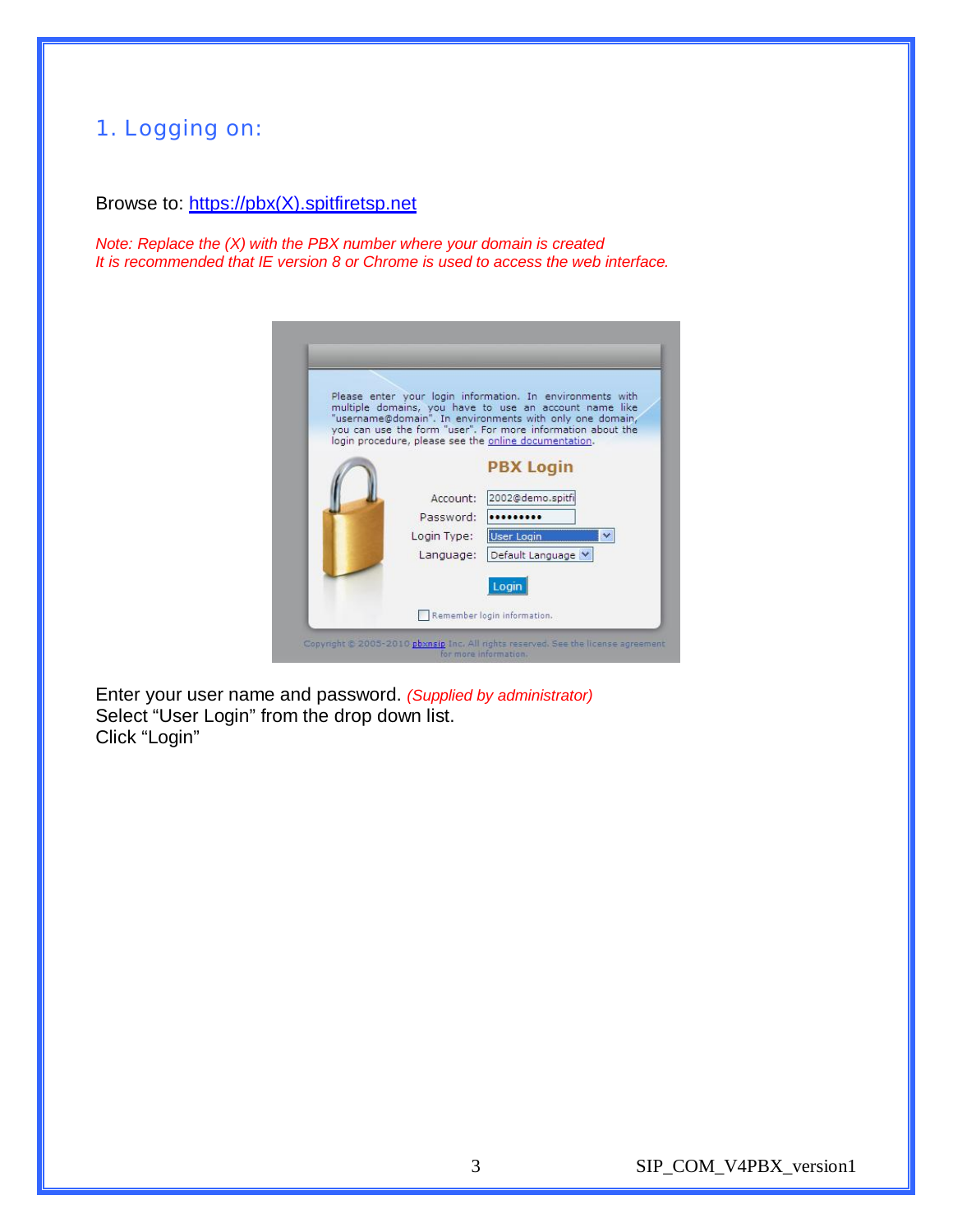### 2. Home Page

Once logged in you will be directed to your home page as shown below.

| Settings | Col Hims & Hills Br Leopart<br>Lists in Status                                                                                                                                                    |
|----------|---------------------------------------------------------------------------------------------------------------------------------------------------------------------------------------------------|
|          | Welcome, Lewis Hamilton                                                                                                                                                                           |
|          | This web interface gives you access to your extension account on the central telephone system. The settings<br>that you change here affect the behavior of your account on the system.<br>***     |
|          | The Settings tab is used to customize vou extension account. You can change passwords, set your name,<br>redirection preferences, control mailbox and modify other items related to your account. |
|          | ***                                                                                                                                                                                               |
| 這        | In the Lists you can see the content of your mailbox, missed calls and an overview on all calls. This area also<br>contains your personal address book.                                           |
|          | ***                                                                                                                                                                                               |
|          | The Status tab shows you an overview on your account settings and other useful information like registered<br>user agents.                                                                        |

You have 3 options:

- 1. Settings
- 2. Lists
- 3. Status

The **Settings** tab is used to customize you extension account. You can change passwords, set your name, redirection preferences, control mailbox and modify other items related to your account.

In the **Lists** you can see the content of your mailbox, missed calls and an overview on all calls. This area also contains your personal address book.

The **Status** tab shows you an overview on your account settings and other useful information like registered user agents.

*NOTE: Clicking: Home at the bottom of every page will take you back to this page.*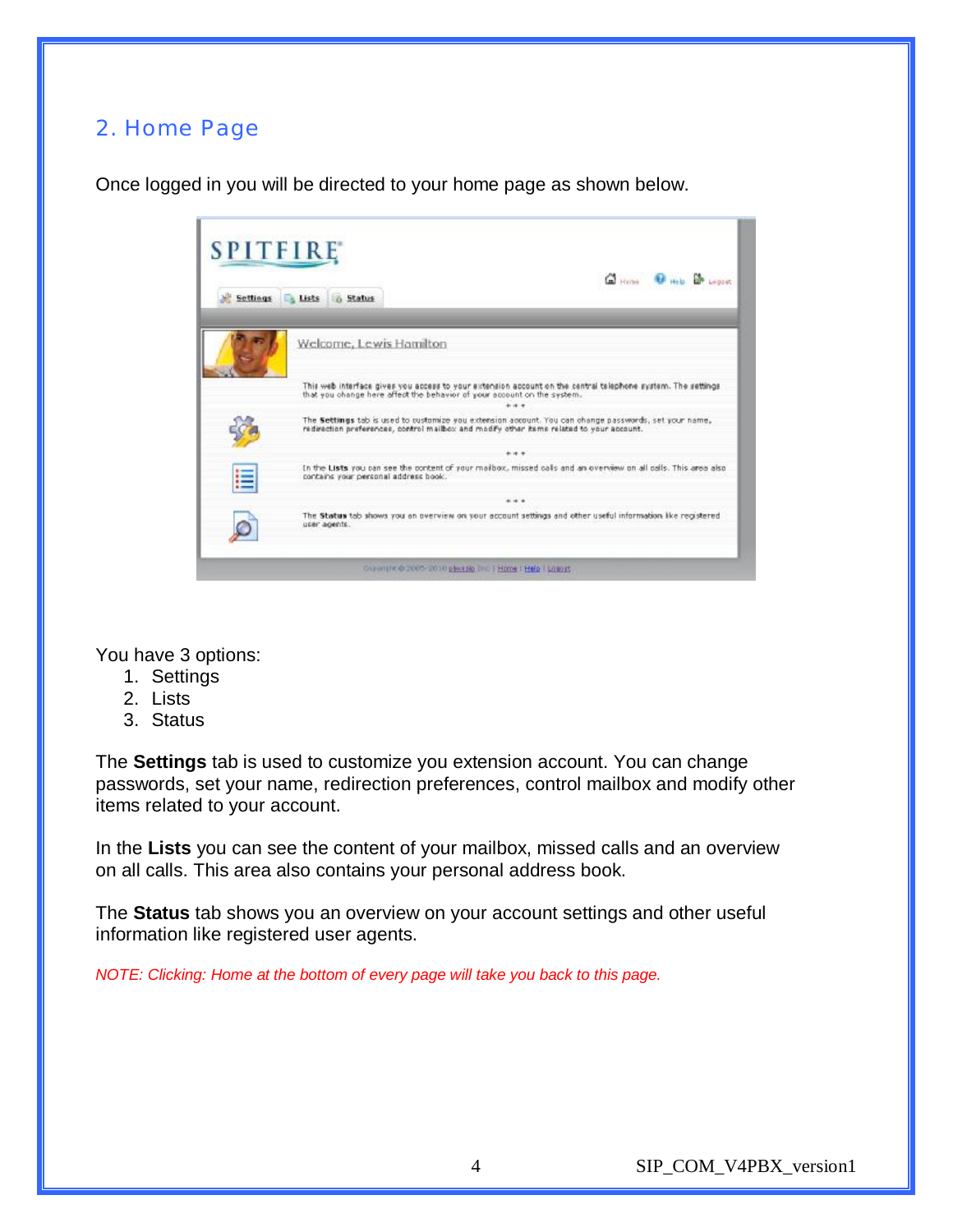### 3. Settings- General

|                                                                       |                                   | GHONG OHIO B LEONE |
|-----------------------------------------------------------------------|-----------------------------------|--------------------|
| Lista n Status<br>Settings                                            |                                   |                    |
| · General · Redirection · Nighbox · Email · Buttons · Instant-Nessage |                                   |                    |
| General settings for account 2002 1483806992: <b>0</b>                |                                   |                    |
| First name (e.g. John):                                               | Lewis                             |                    |
| Lest name (e.g. Smith):                                               | Hamilton                          |                    |
| Web Password:                                                         |                                   |                    |
| Web Password (repeat):                                                | **********                        |                    |
| PIN (e.g. 1234):                                                      | ******                            |                    |
| PIN [rugsant]:                                                        |                                   |                    |
| Timezone:                                                             | Default Time Zone<br>$\mathbf{v}$ |                    |
| IVR Language:                                                         | English (UK)<br>×                 |                    |
| Web Language:                                                         | Default System Web Language       |                    |
| Upload picture:                                                       | Choose File: No file chosen       |                    |
| Wakeup time (e.g. 7:15):                                              |                                   |                    |
| Explicitly specify park orbit preferences                             |                                   |                    |
| Explicitly specify pickup preference:                                 |                                   |                    |
| Permissions to monitor this account:                                  |                                   |                    |
| Block outgoing caller-ID:                                             | $@$ no $@$ yes                    |                    |
| Enable Call Waiting:                                                  | @ on O off                        |                    |

- First name and Last name: Is the name that will display when you call another user.
- Web Password: Password to log onto the console.
- PIN: Is the Pin you will use to access voicemail remotely.
- Time Zone: Default Time Zone.
- IVR Language and Web Language: You can change language to your preference.
- Upload Picture: You can upload a picture to your homepage
- Wake up time: You can set the phone to ring as a reminder at a certain time.
- Explicitly specify park orbit preference: Allows you to specify the where calls are parked when using this feature.
- Explicitly specify pick up preference: Allows you to specify extension that you can answer when the pick up feature is used.
- Block Caller ID: prevents CLI being sent.
- Enable Call Waiting: Turns call waiting on or off on the account.

*Note: Explicitly specify park orbit preference and pickup preference should only be changed if instructed by the system administrator. Permission to monitor this account: This setting it not relevant on the Hosted Solution.*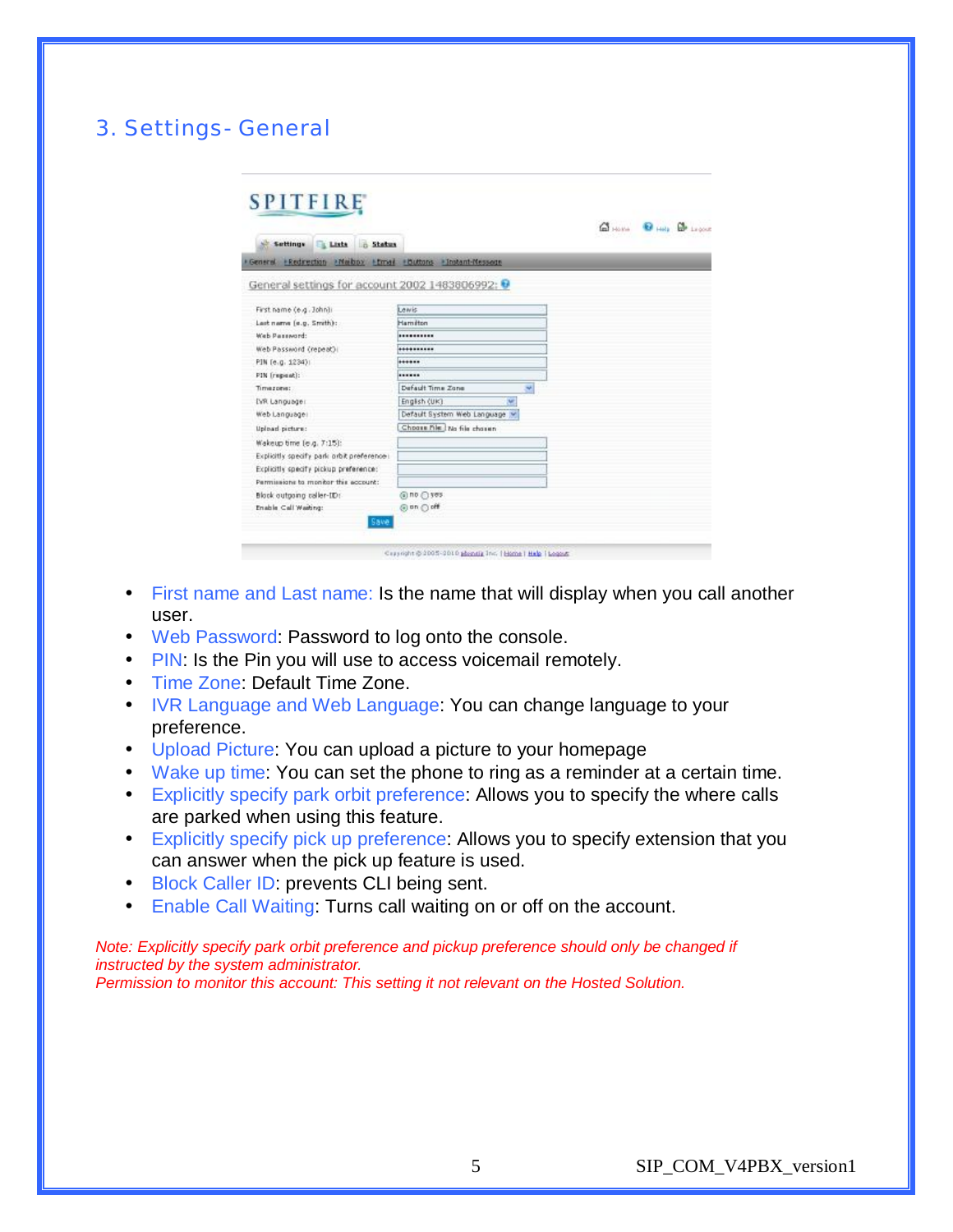## 4. Settings- Redirection

# **SPITFIRE**

| . General . Redirection . Nalbox . Cmail . Louttons . Instant-researce |                          |    |
|------------------------------------------------------------------------|--------------------------|----|
| Redirection settings for account 2002 1483806992: 0                    |                          |    |
| Do not disturb:                                                        | @ On @ Off               |    |
| Incoming anonymous calle:                                              | No special treatment     | ×  |
| Hot Decking at:                                                        |                          |    |
| Call forward all calls to:                                             |                          |    |
| Call forward calls when busy to !                                      |                          |    |
| Call Forward on no answer to:                                          |                          |    |
| Call forward no answer timeout:                                        | Default value            |    |
| Call forward when not registered.                                      |                          |    |
| Cell phone number: 0                                                   |                          |    |
| Cell phone number:                                                     |                          |    |
| Confirmation:                                                          | No confirmation required |    |
| Include the cell phone in calls to extension:                          | Don't call cell phone w  |    |
| When caling the estension in a hunt group:                             | Don't call call phone    | H. |
| When calling the extension in a agent group:                           | Don't call cell phone    | v  |
| Include cell phone for web caliback                                    | Don't cell cell phone w  |    |
| Specify time when system calls the cell phone:                         | Off                      | A. |

 $\alpha$   $\alpha$   $\alpha$ 

• Do not disturb: If set to "On" will send all calls to voicemail.

Note: Setting DND will not affect calls to a hunt group that you are a member of. DND can be set from the web *interface as shown above or by pressing the DND button on the handset.* 

- Incoming anonymous calls: Allows you to select how the system should handle anonymous calls to your extension, there are 4 options that you can select.
- 1. No special treatment: Call will ring as normal
- 2. Reject the call: Caller gets an announcement that you do not accept anonymous calls.
- 3. Pretend to be busy: Caller get engaged tone.
- 4. Ask for name: System answers call, prompts the caller to record their name, places them on hold and then rings your extension. When you answer the name is played back to you and to can select to accept the call, reject it or send it to your voicemail.
- Hot Desking at: Not supported.
- Call forwarding: Allows you to set a call forward destination for all calls, when busy or no answer.

*Note: If setting up call forward busy then you must turn the "Call Waiting" feature off.* 

- Call forward no answer timeout: Sets the time taken before the call is diverted to the no answer destination and will overwrite the time set by the administrator.
- Call forward when not registered: Allows you to set a destination to divert your calls to if your handset is not registered.
- Cell phone number: Sets a destination number to twin with your extension.
- Confirmation: Leave this set to "No Confirmation Required"
- Include the cell phone in calls to the extension: Determines if the twinned device is called immediately or after a delay.
- When calling the extension in a hunt group: Determines if the twinned device will ring when a hunt group is called that the extension is a member of.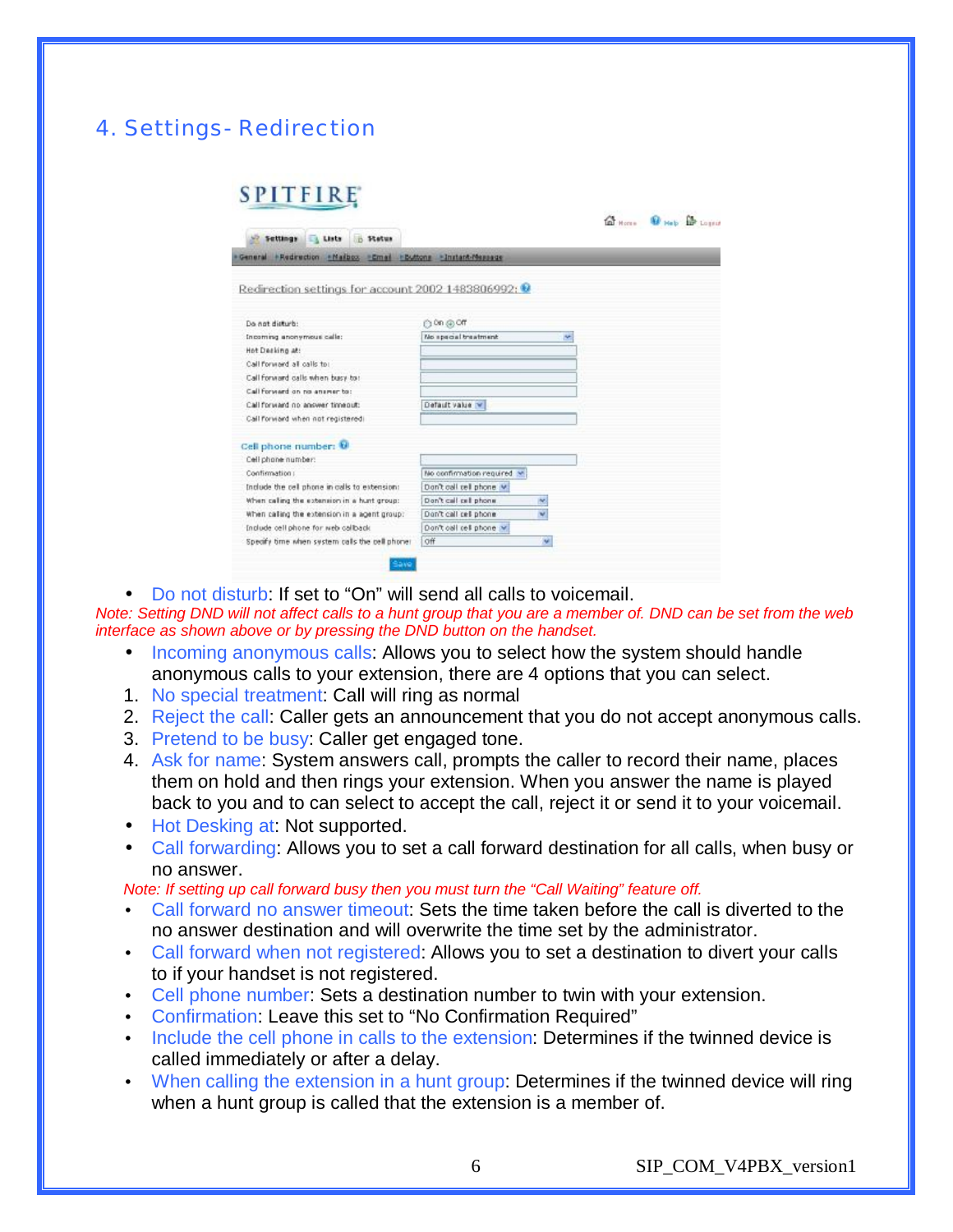- When calling the extension in an agent group: Determines if the twinned device will ring when an agent group is called that the extension is a member of.
- Include the cell phone for web callback: Not supported
- Specify time when system calls the cell phone:
	- 1. Off: Always calls the twinned device.
	- 2. Explicitly specify available times: Allows you to set a time table when the twinned device should be called.
	- 3. Service Flags: If your domain has service flags configured you can select one that if set, then the system will call the twinned device.

*Note: if specifying available time you must enter the time in 24 hour format as follows: 8:00-16:00* 

### 5. Settings- Mailbox

|                                                                                                     |                               | G Home <b>G Halp</b> G Legovit |
|-----------------------------------------------------------------------------------------------------|-------------------------------|--------------------------------|
| Lists & Status<br><b>Settings</b><br>General >Redirection >Mailbox >Email >Buttons >Instant-Mansade |                               |                                |
| Mailbox settings for account 2002 1483806992: <sup>●</sup>                                          |                               |                                |
|                                                                                                     |                               |                                |
| Time until mailbox picks up:                                                                        | Default value                 |                                |
| Maximum Mumber of Messages!                                                                         | w                             |                                |
| <b>Announcement Mode:</b>                                                                           | <b>Name Announcement</b><br>× |                                |
| Allow Armage for Extendione:                                                                        |                               |                                |
| Send message waiting indication:                                                                    | @yes @no                      |                                |
| Call cell phone when new message arrives:                                                           | O'res @no                     |                                |
| Malbox Escape Account (overrides domain setting):                                                   |                               |                                |
|                                                                                                     |                               |                                |

- Time until mailbox picks up: Overwrites default time set by administrator.
- Maximum number of messages: Allows you to set a limit on the number of messages that can be left in your mailbox.
- Announcement mode: If set to "Name Announcement" then only your recorded name is played to callers, if set to "Anonymous Announcement" then your recorded greeting is played to callers.

*Note: If you do not record a greeting or a name then the system default greeting is played.* 

- Allow Access for Extensions: You can list other users on the system that should be notified if you receive a voicemail.
- Send message waiting indication: Allows you to turn the message waiting lamp on or off on your handset for new messages. It is recommended that this is set to "Yes"
- Call cell phone when new messages arrives: If set to "Yes" the system will call the cell phone number set under redirection when a voicemail is received and play the voicemail message back.
- Mailbox Escape Account: Sets the destination when a caller dials "0" while listening to your voicemail greeting.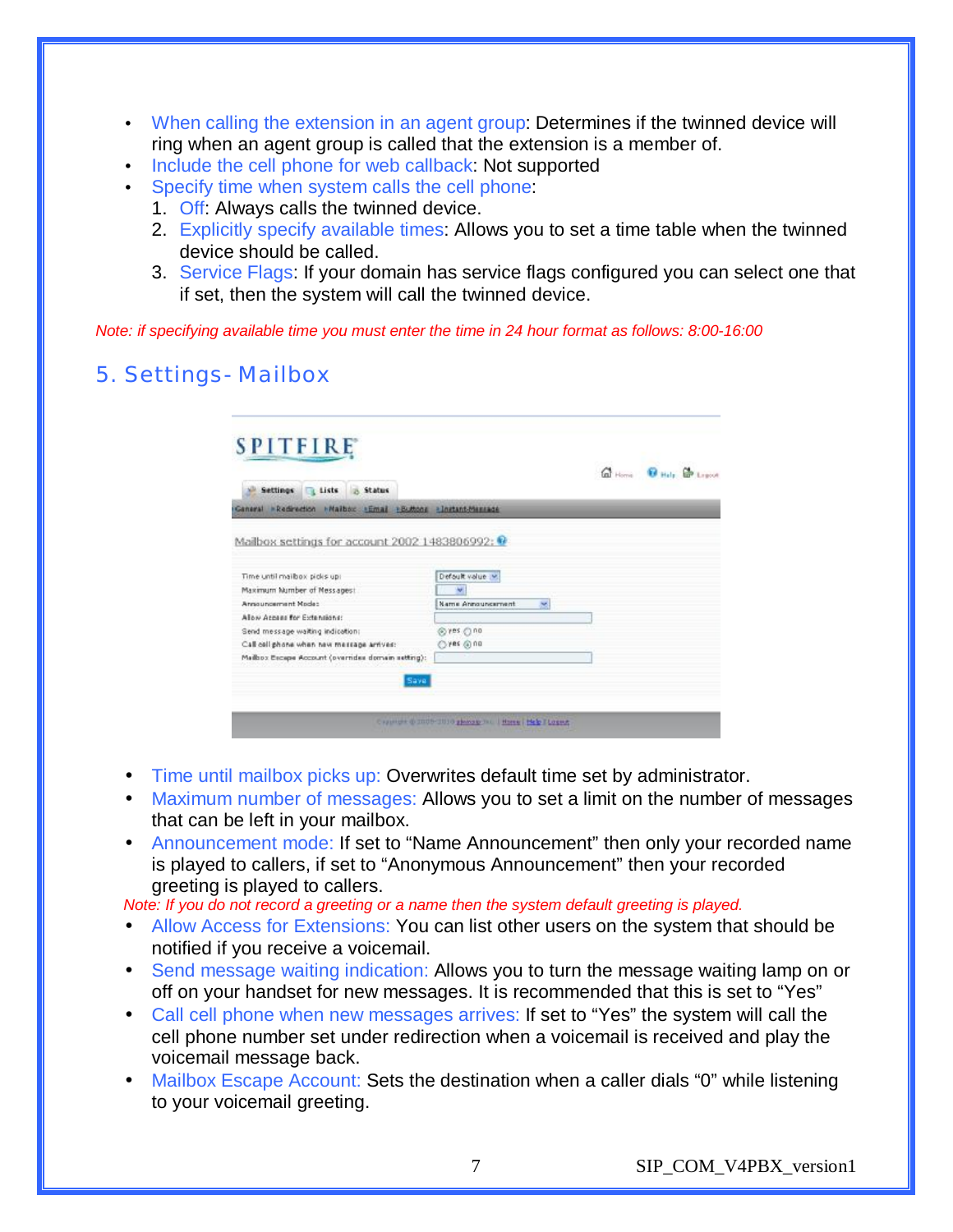# 6. Settings- Email

| Lists & Status<br>Settings                                          |                                       |
|---------------------------------------------------------------------|---------------------------------------|
| General • Redirection • Mailbox • Email • Buttons • Instant-Message |                                       |
| Email settings for account 2002 1483806992: 0                       |                                       |
|                                                                     |                                       |
| Email Address (e.g. abo@company.com):                               | sipidemo@spitfireuk.net               |
| Send a mailbox message by email:                                    | Send message as attachment to email v |
| After sending a message:                                            | Keep message as new message Y         |
| Send email on missed palls:                                         | @ yes @ no                            |
| Send email record for all calls:                                    | C) Fes (a) no                         |
| Send email on status changes:                                       | @ yes @no                             |
| Send email when mailbox is full:                                    | @ 798 Orie                            |
| Send email if the call was rejected because of blacklisted number:  | $0$ yes $0$ no                        |
|                                                                     |                                       |

- Email Address: Enter your email address.
- Send a mailbox message by email: Email can be sent to you with the voicemail message attached or an email can be sent to you notifying you that you have a voice mail or no email sent at all.
- After sending a message: If email is sent to you with Voicemail message, you can choose to keep the voicemail message as a new message, mark it as read or delete it from the handset.
- Send email on missed calls: System will send email detailing any missed calls.
- Send email record for all calls: System will send email detailing all calls.
- Send email on status change: System will send and email when the status of you extension changes, for example if you set DND or if your handset un registers.
- Send email for black listed call: System will send an email if you are called from a black listed number set in your address book.

#### 7. Settings- Instant Messages

Instant messages can be sent to the handset of other users on the system.

*Note: Instant messaging is only supported on the Yealink T28, T26 and T22 handsets. If the other user replies to your instant message either via the phone or their web interface the message will appear on your handset provided it is a model mentioned above.* 

*The web interface can only be used to send messages not receive them.*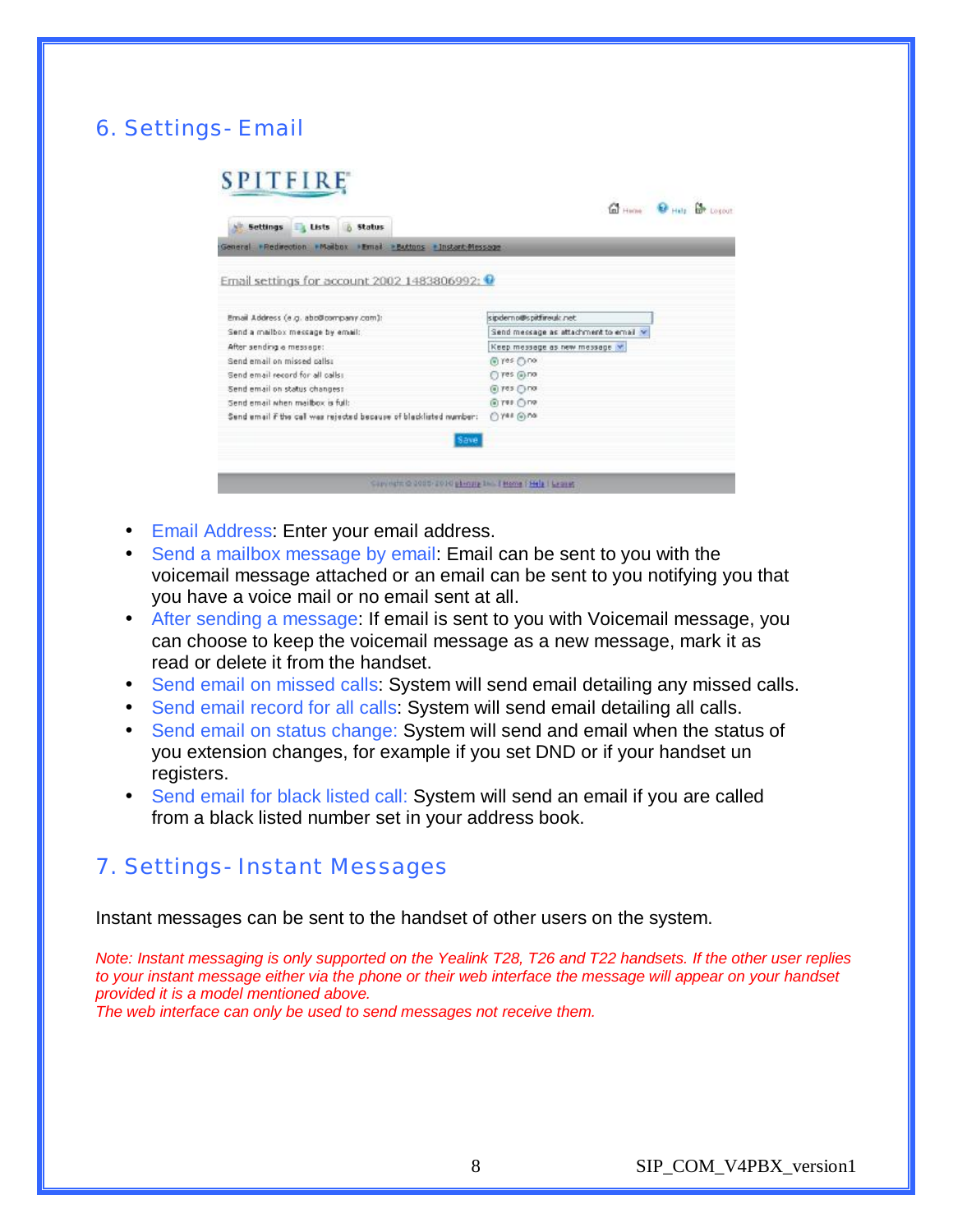### 8. Lists- Mailbox

|                                                            |                                                                              | <b>m</b> Home   | ₿<br>Help<br>Logout |  |  |
|------------------------------------------------------------|------------------------------------------------------------------------------|-----------------|---------------------|--|--|
| 地<br>Là<br><b>Settings</b><br>E4<br>Lists<br><b>Status</b> |                                                                              |                 |                     |  |  |
| • Mailbox                                                  | Conference Missed-Calls Call Log Mddress-Book Domain-Addresses Meature-Codes |                 |                     |  |  |
|                                                            |                                                                              |                 |                     |  |  |
| Time                                                       | Number                                                                       | <b>Duration</b> | Flags               |  |  |
| 2010/03/17 08:28:01<br>2010/04/27 14:56:03                 | Mark Webber (2006)<br>Mark Webber (2006)                                     | 01:41<br>05:24  | ХO<br><b>XOX</b>    |  |  |
| 2010/04/27 16:25:41                                        | Mark Webber (2006)                                                           | 00:02           | <b>XOX</b>          |  |  |
| Mailbox of 2002 1483806992: 0<br>2010/07/28 17:00:27       | Lewis Hamilton (2002)                                                        | 00:10           | <b>XOL</b>          |  |  |

This screen list all your voicemail messages and any recorded calls that you have initiated. Recorded calls are indicated by the "yellow" barrel symbol.

New voicemail messages are indicated by the "yellow star" symbol.

To listen to the recording or voicemail greeting click the "speaker" symbol.

To delete the recording or voicemail greeting click the "red cross" symbol.

#### 9. Lists- Conference

**SPITFIRE** 

| Maillox >Conference +Nased-Calls +CallLog +Address-Book +Domain-Addresses +Feature-Codes |                                           |
|------------------------------------------------------------------------------------------|-------------------------------------------|
| Conferences organized by 2002 1483806992:                                                |                                           |
| Name Start                                                                               | Room Moderator PIN Participant PIN Action |
| Test (R) 07/22/2010 12:00:00 2401 4906                                                   | XIII<br>0034                              |
| Create a new conference                                                                  |                                           |
| <b>Name:</b>                                                                             |                                           |
| Date (MN/DD/Y/YY or MN/DO, no entry = today)                                             |                                           |
| Start time (HH:NM)                                                                       |                                           |
| End time (HH:MM);                                                                        |                                           |
| Participants (e.g. "101, 102; user@domain.com"):                                         |                                           |
| Record the conference:                                                                   | ○ on @ off                                |
| Roomi                                                                                    | 01493906993 (2401) W                      |
|                                                                                          |                                           |
| Creater                                                                                  |                                           |

This screen allows you to set up scheduled conferences using pre-configured conference rooms set up by the administrator.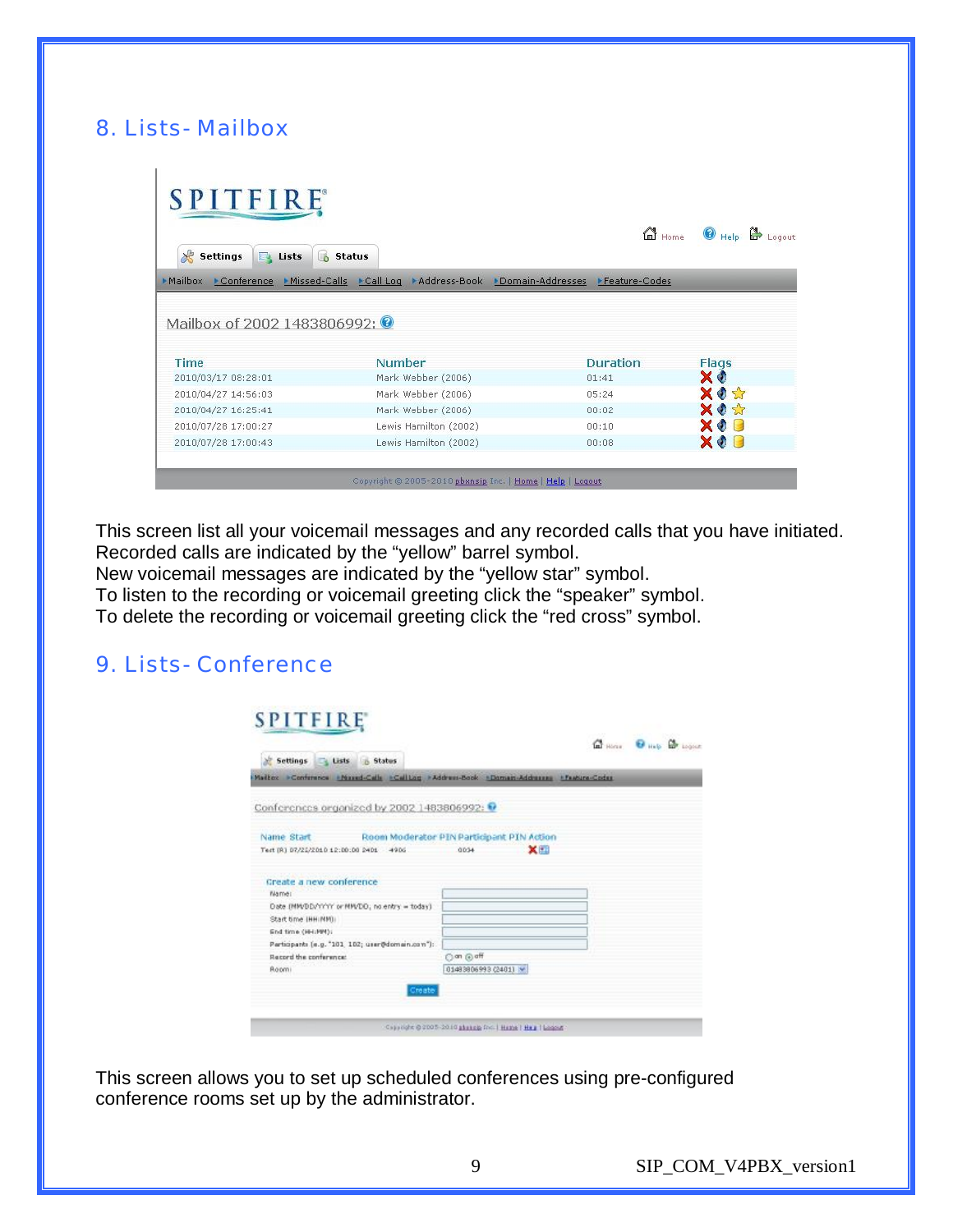- Enter details into Create a new conference.
- Click "Create".
- A conference will be created with access PIN for participants.<br>Name Start Room Moderator PIN Participant PIN Action 关照 the literal substraction memorialism is a case. 4662
- Click on  $\blacksquare$ .
- A file download pop up will appear.

| in Downland |                                                                                                      |  |
|-------------|------------------------------------------------------------------------------------------------------|--|
| Due month   |                                                                                                      |  |
| <b>STEP</b> | langer since more and<br>Tate: stakedarms, martylse<br>From sind addressing<br>Cami L. Save L. Canad |  |
|             | in Mexic sit, before specing this type of No-<br>are the \$4 brint's the said.                       |  |

- Click Open.
- An MS Outlook appointment will appear with the access code. Click Save for it to appear in your calendar or invite attendees.

| Appriment Scheduling |                                                     |                                                                       |                |  |
|----------------------|-----------------------------------------------------|-----------------------------------------------------------------------|----------------|--|
|                      | Confirm with analysis appointment or would always a |                                                                       |                |  |
|                      | Subject: [Fliest Selected prices conference]        |                                                                       |                |  |
|                      | insation: Cafe ewe beverfilt (WSW0019               |                                                                       | M Libel Chron- |  |
| Darting.             | Fr: 36802/2029                                      | $W = 08,00$<br>W Aldrews                                              |                |  |
| Ford, Same           | in whichman                                         | 09.30                                                                 |                |  |
|                      | Desiries It com-                                    | - Gi Sagtimov Gour                                                    | ×.             |  |
|                      |                                                     | The appear pade in [522] The contenuous your name in "Schepuled Test" |                |  |
|                      |                                                     |                                                                       |                |  |
|                      |                                                     |                                                                       |                |  |
|                      |                                                     |                                                                       |                |  |
|                      |                                                     |                                                                       |                |  |
|                      |                                                     |                                                                       |                |  |

## 10. Lists- Missed Calls

# **SPITFIRE**



Click the "green handset" to call the number. Click the "disk icon" to same the number to your address book.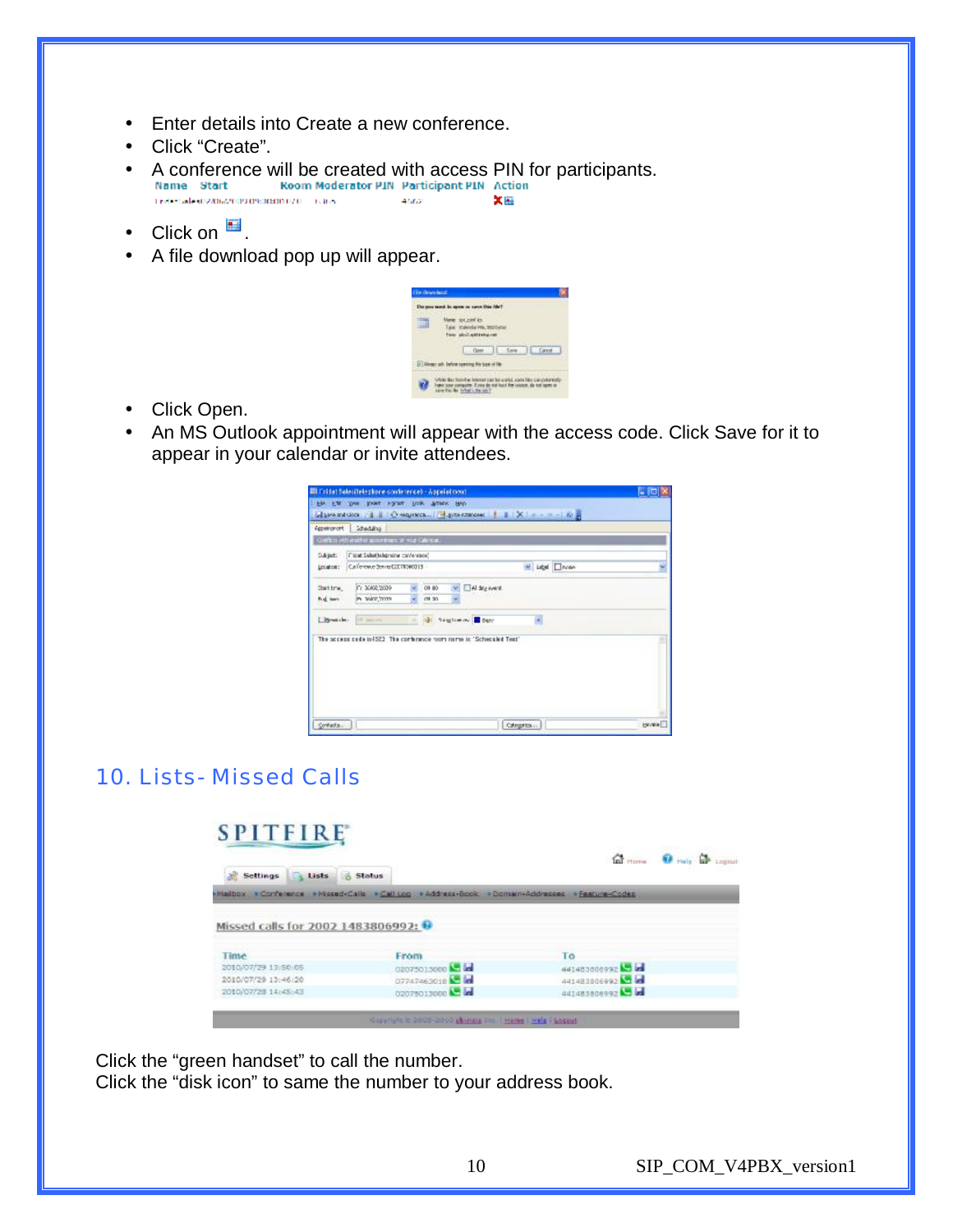### 11. Lists- Call Log

#### **SPITFIRE**

|                                |                               |                                                                                             | In Here & Help & Ligout |  |  |
|--------------------------------|-------------------------------|---------------------------------------------------------------------------------------------|-------------------------|--|--|
| Settings                       | 4 Links 5 Status              |                                                                                             |                         |  |  |
|                                |                               | Mailbox KConference + Missed-Calls KCallLog +Address-Book +Domain-Addresses + Feature-Codes |                         |  |  |
| Call list for 2002 1483806992: |                               |                                                                                             |                         |  |  |
| Time                           | From                          | To                                                                                          | Duration                |  |  |
| 2010/07/29 13:39:07            | 2002                          | 2401 5 6                                                                                    | 00:45                   |  |  |
| 2010/07/29 t2:52:17            | 2002                          | 2003@damo.apitfiretap.nat@demo.apitfiretxp.net & in                                         | 00:05                   |  |  |
| 2010/07/29 12:37:50            | 2002                          | Dale elwood (07747463018) 25 in                                                             | 00:08                   |  |  |
| 2010/07/29 11:17:13            | Sebastian Vettel (2008) 13 in | 500 <b>125 let</b>                                                                          | 00:05                   |  |  |
| 2010/07/29 11:16:18            | Nico Rosberg (2009) - la      | 2002                                                                                        | 00:03                   |  |  |
| 2010/02/29 11:16:07            | 2007                          | Nico Rosberg (2009) C let                                                                   | 00:02                   |  |  |
| 2010/07/29 11/02/11            | 2002                          | Sebastian Vettel (2005) 12 kd                                                               | 00 (02)                 |  |  |
| 2010/07/29 11:01:21            | 2003                          | Bebastian Vettel (2008) & In                                                                | 00:18                   |  |  |
| 2010/07/29 10:53:45            | Nico Rosberg (2009) - a       | 2002                                                                                        | 00:24                   |  |  |
| 2010/07/29 09:28:37            | 2002                          | Sebastian Vettel (2005) 1                                                                   | 00/16                   |  |  |
| 2010/07/29 09:18:56            | 2002                          | Sebastian Vettel (2008) 12 led                                                              | 00107                   |  |  |
| 2010/07/29 09:18:41            | 02075013000                   | 441483806992 3 a                                                                            | D0: D7                  |  |  |
| 1010/07/29 09:18:11            | <b>IXO02</b>                  | Demo Room (02075013183) 3                                                                   | D0:12                   |  |  |
| 2010/07/28 17:00:40            | 2002                          | 123 <b>32 id</b>                                                                            | 00111                   |  |  |
|                                |                               |                                                                                             |                         |  |  |

Click the "green handset" to call the number. Click the "disk icon" to same the number to your address book.

*Note: The call log will show the last 30 records only.* 

### 12. Lists- Address Book

### **SPITFIRE**

| Personal Address Book: 12                                 |                   |                                                                                             |   |                                                                                                                                      |  |
|-----------------------------------------------------------|-------------------|---------------------------------------------------------------------------------------------|---|--------------------------------------------------------------------------------------------------------------------------------------|--|
| number and be sure that you don't overlap a feature code. |                   | Flaxes be careful cicking the delate button, because the entry will be permanently delated. |   | This list shows your personal address book. Please be careful when setting speed dial numbers. Use the asterisk sign in front of the |  |
| Search Pattern:                                           |                   | Result Langth: 10 V Search                                                                  |   |                                                                                                                                      |  |
| Number                                                    |                   | First Name Last Name CMC Speed Dial Edit Delete                                             |   |                                                                                                                                      |  |
| 0.207501.3000 Spitfire                                    |                   |                                                                                             | 冒 | ×                                                                                                                                    |  |
| 02075013183 Demo Room                                     |                   |                                                                                             | 図 | ×                                                                                                                                    |  |
| 07747463018 Doln                                          | allwood           |                                                                                             | ₫ | ×                                                                                                                                    |  |
| 07747463155 07747465155                                   |                   |                                                                                             | Ø | ×                                                                                                                                    |  |
| 2003<br><b>Jenson</b>                                     | Button            |                                                                                             | ø | ×                                                                                                                                    |  |
| Create New Entry:                                         |                   |                                                                                             |   |                                                                                                                                      |  |
| First Name:                                               |                   |                                                                                             |   |                                                                                                                                      |  |
| Last Name:                                                |                   |                                                                                             |   |                                                                                                                                      |  |
| Numbert                                                   |                   |                                                                                             |   |                                                                                                                                      |  |
| Speed Oial:                                               |                   |                                                                                             |   |                                                                                                                                      |  |
| CWC:                                                      |                   |                                                                                             |   |                                                                                                                                      |  |
|                                                           | Regular Contact * |                                                                                             |   |                                                                                                                                      |  |